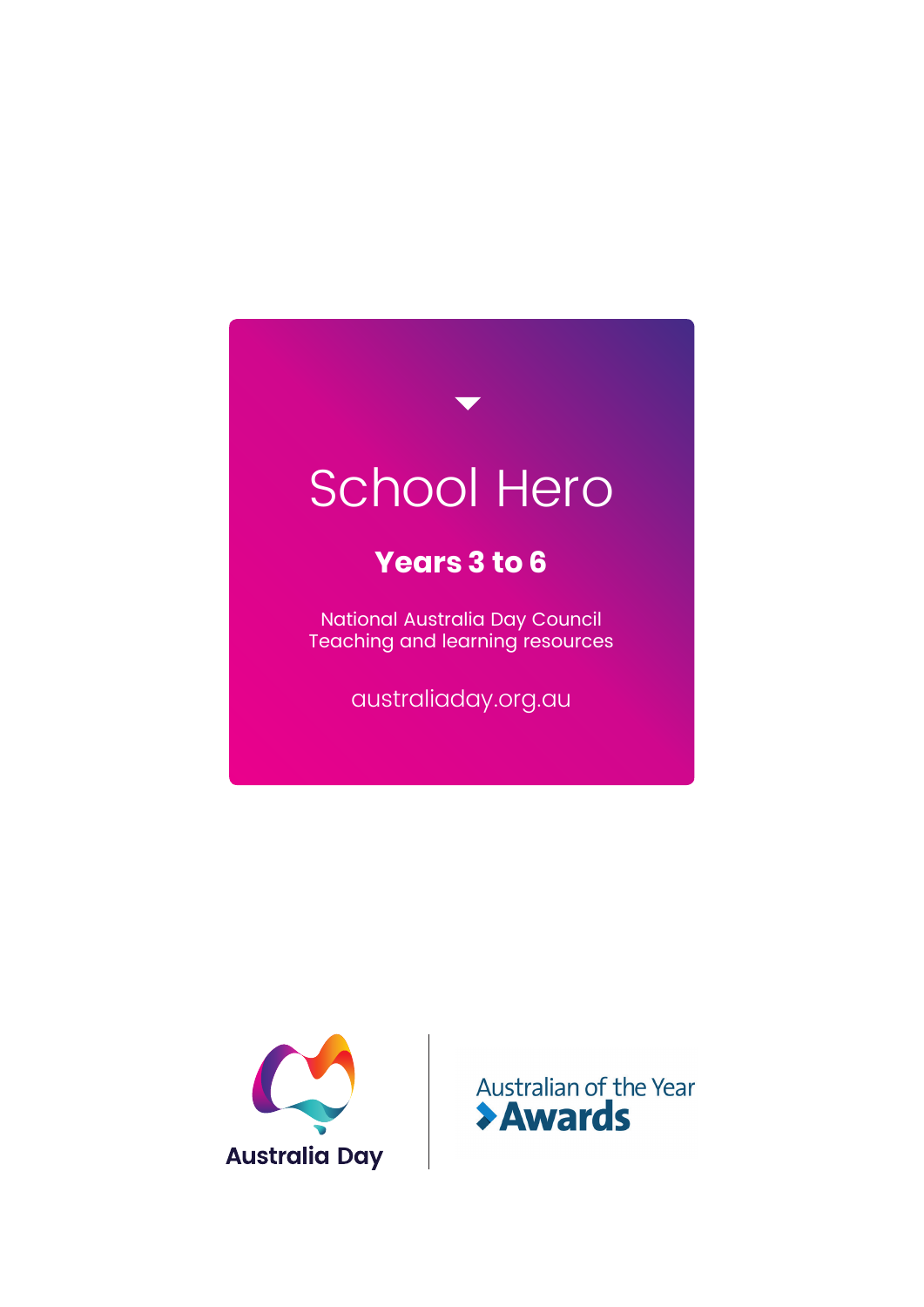

# School hero

### Years: 3–6 Inquiry Focus: Active citizenship

## **At a glance**

- ▶ What makes an Australian of the Year candidate?
- ▶ What do these people demonstrate about being an Australian citizen?

#### **Inquiry overview**

- ▶ Students investigate the qualities that characterise an award winner from any of the Australian of the Year Awards categories. They examine the criteria used to nominate and select the range of awards candidates and then consider how the criteria might apply to a 'hero' in their school community.
- ▶ Using the Australian of the Year Awards criteria as a basis, students collaboratively create a set of criteria and a selection process for a school-based award for a person who positively contributes to the life of the school community.
- ▶ Students create a video nomination for their hero or design a poster that lists their hero's qualities and achievements.
- ▶ Students work in small groups. Some groups collect evidence to support the nomination, including testimony from members of the community. They use the video story of the person to create an entry for consideration by the class or school. Other groups prepare certificates and design an award. Others prepare reports for the school website and newsletters.
- $\triangleright$  School hero awards could be delivered at a school assembly or in conjunction with the visiting Australian of the Year Tour of Honour program.

**Note:** The activities are written for a whole school award program, but could be easily adapted for a class hero.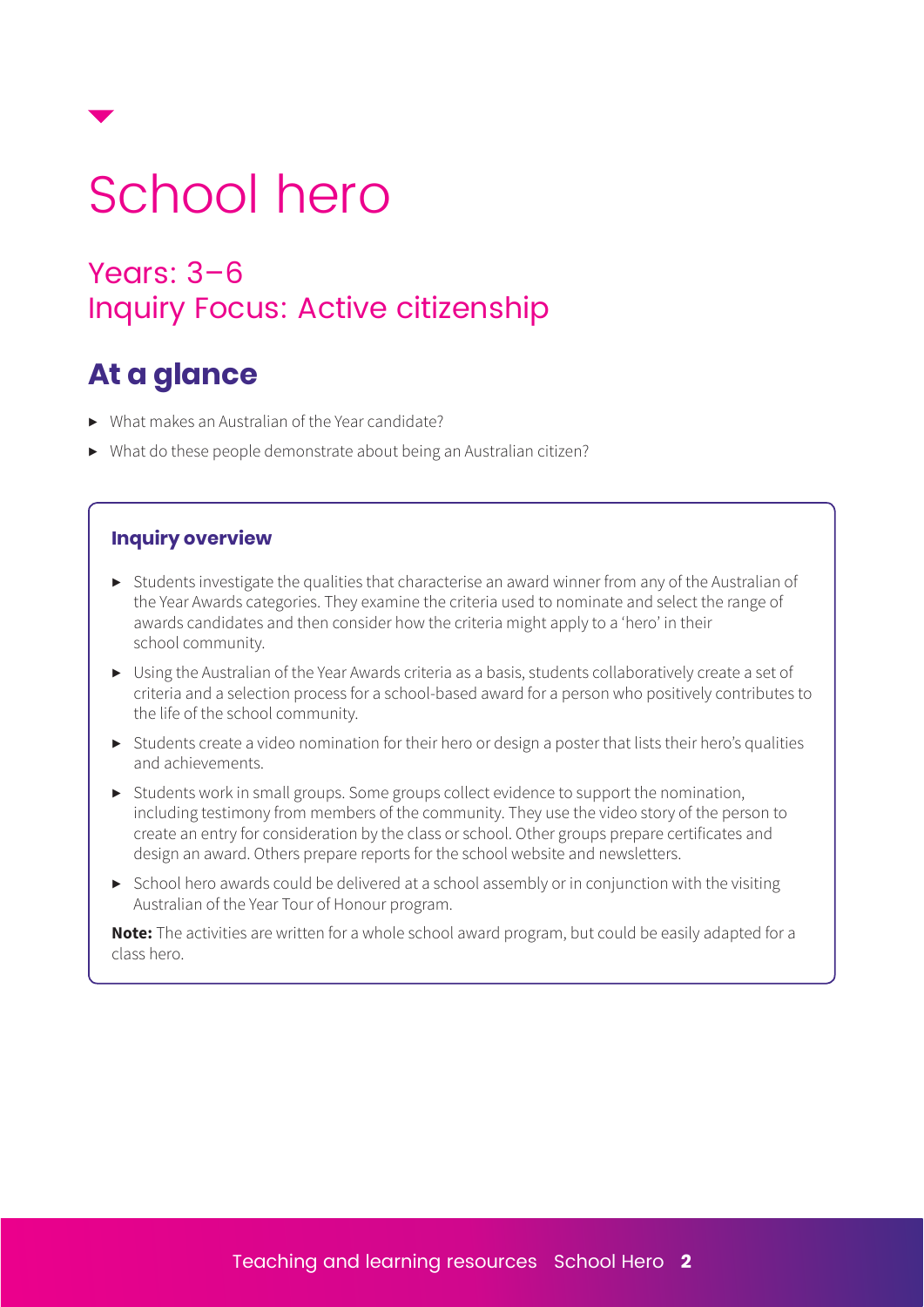## **Links to the Australian Curriculum**

#### **Year 3 History**

|                                       | <b>Australian Curriculum version 7.5</b>                                                                                            | <b>Australian Curriculum version 8</b>                                                                                                                                                                     |  |  |
|---------------------------------------|-------------------------------------------------------------------------------------------------------------------------------------|------------------------------------------------------------------------------------------------------------------------------------------------------------------------------------------------------------|--|--|
| <b>Knowledge and</b><br>understanding | The role that people of diverse backgrounds<br>have played in the development and<br>character of the local community<br>(ACHHK062) | How the community has changed and<br>remained the same over time and the role<br>that people of diverse backgrounds have<br>played in the development and character of<br>the local community (ACHASSK063) |  |  |
| <b>Inquiry</b><br>and skills          | Use a range of communication forms (oral,<br>graphic, written) and digital technologies<br>(ACHHS071)                               | Present ideas, findings and conclusions in<br>texts and modes that incorporate digital and<br>nondigital representations and discipline-<br>specific terms (ACHASSI061)                                    |  |  |

### **Years 3–6 Civics and Citizenship**

|                      | <b>Australian Curriculum version 7.5</b>                                                                                                             | <b>Australian Curriculum version 8</b>                                                                                                         |
|----------------------|------------------------------------------------------------------------------------------------------------------------------------------------------|------------------------------------------------------------------------------------------------------------------------------------------------|
| <b>Knowledge and</b> | Year <sub>3</sub>                                                                                                                                    |                                                                                                                                                |
| understanding        | Why people participate within communities<br>and how students can actively participate<br>and contribute (ACHCK003)                                  | Why people participate within communities<br>and how students can actively participate<br>and contribute (ACHASSK072)                          |
|                      | Year <sub>5</sub>                                                                                                                                    |                                                                                                                                                |
|                      | Why people work in groups to achieve their<br>aims, and how they can express their shared<br>beliefs and values and exercise influence<br>(ACHCK027) | How people with shared beliefs and values<br>work together to achieve a civic goal<br>(ACHASSK118)                                             |
|                      | Year <sub>6</sub>                                                                                                                                    |                                                                                                                                                |
|                      | The obligations citizens may consider they<br>have beyond their own national borders<br>as active and informed global citizens<br>(ACHCK039)         | The obligations citizens may consider they<br>have beyond their own national borders<br>as active and informed global citizens<br>(ACHASSK148) |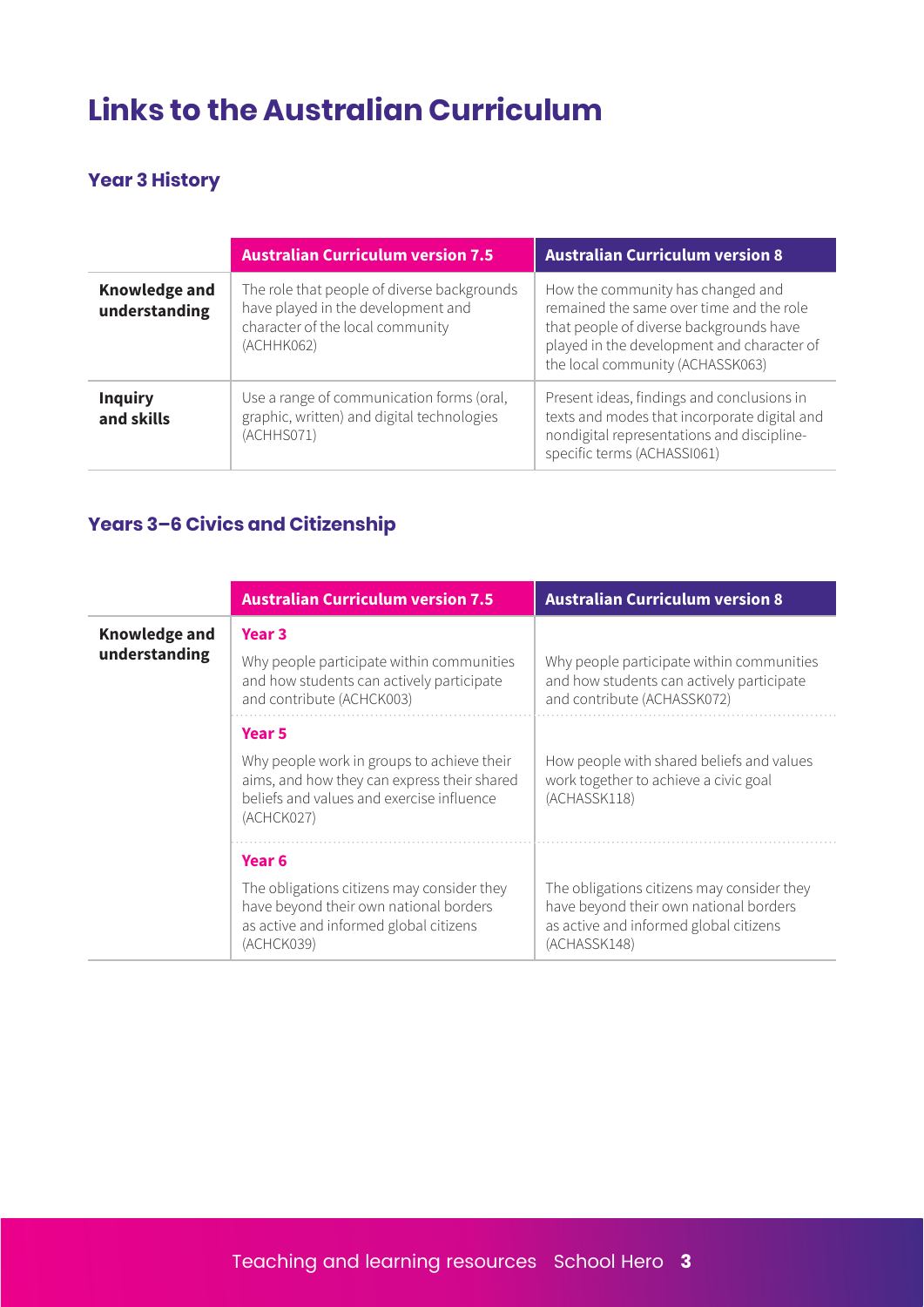# **Links to the Australian Curriculum**

### **Years 3–6 Civics and Citizenship**

|                                | <b>Australian Curriculum version 7.5</b>                                                                                                                                                                                                                                                                                                                                                                                                                                                                                                                                                                                                                                                                                                                                                                                                                                                                                                                                                                                                                                                                                                                                                                                                                                                                                                                                                                                | <b>Australian Curriculum version 8</b>                                                                                                                                                                                                                                                                                                                                                                                                                                                                                                                                                                                                                                                                                                                                                                                                                                                                                                                                                                                                                                                                                                                                                                                                                                                                                                                          |
|--------------------------------|-------------------------------------------------------------------------------------------------------------------------------------------------------------------------------------------------------------------------------------------------------------------------------------------------------------------------------------------------------------------------------------------------------------------------------------------------------------------------------------------------------------------------------------------------------------------------------------------------------------------------------------------------------------------------------------------------------------------------------------------------------------------------------------------------------------------------------------------------------------------------------------------------------------------------------------------------------------------------------------------------------------------------------------------------------------------------------------------------------------------------------------------------------------------------------------------------------------------------------------------------------------------------------------------------------------------------------------------------------------------------------------------------------------------------|-----------------------------------------------------------------------------------------------------------------------------------------------------------------------------------------------------------------------------------------------------------------------------------------------------------------------------------------------------------------------------------------------------------------------------------------------------------------------------------------------------------------------------------------------------------------------------------------------------------------------------------------------------------------------------------------------------------------------------------------------------------------------------------------------------------------------------------------------------------------------------------------------------------------------------------------------------------------------------------------------------------------------------------------------------------------------------------------------------------------------------------------------------------------------------------------------------------------------------------------------------------------------------------------------------------------------------------------------------------------|
| <b>Inquiry</b><br>and skills   | <b>Year 5</b><br>Develop questions and gather a range of<br>information to investigate the society in<br>which they live (ACHCS028)<br>Interact with others with respect, identify<br>▶<br>different points of view and share<br>personal perspectives and opinions<br>(ACHCS031)<br>Work in groups to identify issues and<br>▶<br>develop possible solutions and a plan for<br>action using decision making processes<br>(ACHCS032)<br>Present civics and citizenship ideas and<br>▶<br>viewpoints for a particular purpose using<br>civics and citizenship terms and concepts<br>(ACHCS033)<br>Reflect on personal roles and actions as<br>▶<br>a citizen in the school and community<br>(ACHCS034)<br>Year <sub>6</sub><br>Develop questions and gather a range of<br>▶<br>information to investigate the society in<br>which they live (ACHCS040)<br>Interact with others with respect, identify<br>▶<br>different points of view and share<br>personal perspectives and opinions<br>(ACHCS043)<br>Work in groups to identify issues and<br>▶<br>develop possible solutions and a plan for<br>action using decision making processes<br>(ACHCS044)<br>Present civics and citizenship ideas and<br>▶<br>viewpoints for a particular purpose using<br>civics and citizenship terms and concepts<br>(ACHCS045)<br>Reflect on personal roles and actions as<br>▶<br>a citizen in the school and community<br>(ACHCS046) | <b>Year 5</b><br>$\triangleright$ Develop appropriate questions to<br>guide an inquiry about people, events,<br>developments, places, systems and<br>challenges (ACHASSI094)<br>Work in groups to generate responses to<br>issues and challenges (ACHASSI102)<br>Present ideas, findings, viewpoints<br>▶<br>and conclusions in a range of texts<br>and modes that incorporate source<br>materials, digital and nondigital<br>representations and discipline-specific<br>terms and conventions (ACHASSI105)<br>Reflect on learning to propose personal<br>▶<br>and/ or collective action in response to<br>an issue or challenge, and predict the<br>probable effects (ACHASSI104)<br>Year <sub>6</sub><br>Develop appropriate questions to<br>▶<br>guide an inquiry about people, events,<br>developments, places, systems and<br>challenges (ACHASSI122)<br>Work in groups to generate responses to<br>issues and challenges (ACHASSI130)<br>Present ideas, findings, viewpoints<br>▶<br>and conclusions in a range of texts<br>and modes that incorporate source<br>materials, digital and nondigital<br>representations and discipline-specific<br>terms and conventions (ACHASSI133)<br>Reflect on learning to propose personal<br>▶<br>and/ or collective action in response to<br>an issue or challenge, and predict the<br>probable effects(ACHASSI132) |
| <b>General</b><br>capabilities | Critical and creative thinking, Ethical understanding, Information and communication<br>technology capability, Literacy, Personal and social capability                                                                                                                                                                                                                                                                                                                                                                                                                                                                                                                                                                                                                                                                                                                                                                                                                                                                                                                                                                                                                                                                                                                                                                                                                                                                 |                                                                                                                                                                                                                                                                                                                                                                                                                                                                                                                                                                                                                                                                                                                                                                                                                                                                                                                                                                                                                                                                                                                                                                                                                                                                                                                                                                 |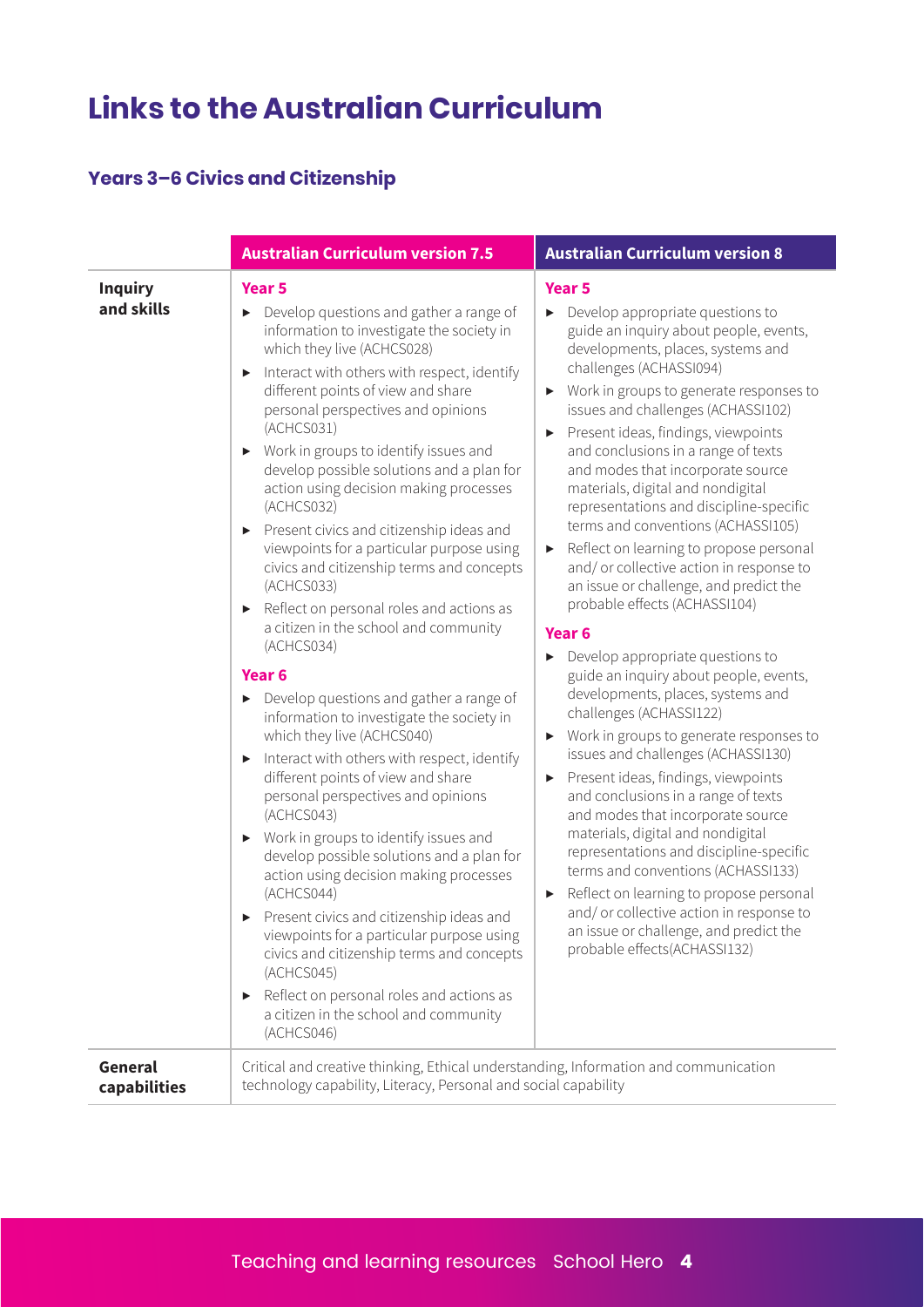## **At a glance**

The following 'Getting started' activities provide a lead-in to the main themes of this inquiry sequence – the qualities displayed by winners of the Australian of the Year Awards and the process used to decide Australian of the Year Awards winners. Students begin the unit by focusing on the qualities that make a person a hero as a way to reflect on how ordinary people can be heroes, or do extraordinary things.

#### **Who is your hero?**

**1.** Ask students to think of a person who they consider to be a hero and their reasons for selecting them

Students might select someone in their own family, or from their school or local community. The person might be a celebrity or television personality, someone from the past or someone from overseas.

**2.** In pairs, students discuss their hero and explain why they have chosen them. Alternatively, students could create an annotated drawing of their hero to share with a partner.

Some students may choose someone whose hero status is largely based on physical beauty. Encourage students to focus on positive character traits, achievements or values that their hero personifies to them rather than physical attributes or fame. Similarly, some students may choose animated characters or characters from fiction. Use professional judgement to decide whether these examples are appropriate.

- **3.** Students share their nominees, focusing on the personal qualities that they identified as being important. They discuss the reasons why they chose a particular person as their hero, considering:
	- $\blacktriangleright$  the qualities of their hero
	- ▶ different types of heroes, including personal heroes (such as a parent), group heroes (such as a sporting team) or public heroes (such as a community leader)
	- $\blacktriangleright$  the actions or achievements of a hero: what matters?
- **4.** Prepare a table on the board that lists the students' heroes and the qualities that they showed. Encourage students to provide examples of what their hero did or has achieved.

For example:

| <b>Hero</b>            | <b>Achievements</b>                                                                                                                                           | <b>Qualities</b>                     |
|------------------------|---------------------------------------------------------------------------------------------------------------------------------------------------------------|--------------------------------------|
| My<br>Grandmother      | She looks after us after school every day and<br>doesn't get paid. She makes us nice biscuits<br>when we get home from school and listens<br>to our stories.  | Generosity, kindness, thoughtfulness |
| The canteen<br>manager | She always has our lunches ready and smiles<br>at us when we go to the canteen. Sometimes<br>she gives us our lunch if we forget to bring<br>our lunch money. | Generosity, kindness, thoughtfulness |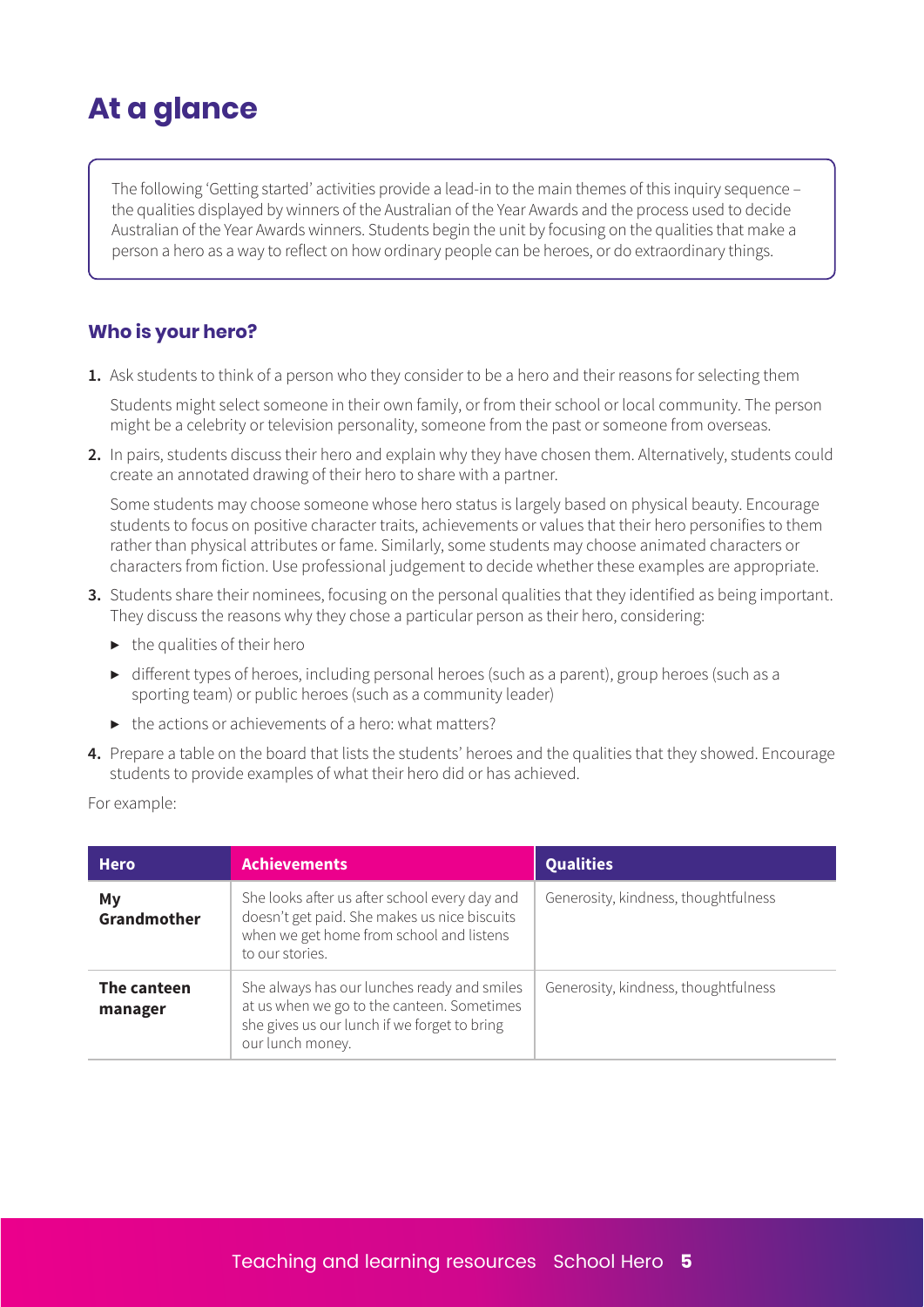Some students may also consider those who have achieved international recognition.

| <b>Hero</b>                                       | <b>Achievements</b>                                                                            | <b>Qualities</b>                                                           |
|---------------------------------------------------|------------------------------------------------------------------------------------------------|----------------------------------------------------------------------------|
| Malala<br>Yousafzai                               | Fought for girls' right to an education in<br>Pakistan; received the 2014 Nobel Peace<br>Prize | Strength, determination, bravery, tenacity,<br>justice, fairness, equality |
| Matildas:<br>Australian<br>women's soccer<br>team | Won many games in the 2015 FIFA Women's<br>World Cup                                           | Strength, tenacity, athletic skill, teamwork                               |

- **5.** Students discuss what the class table indicates.
	- ▶ What words are commonly used to describe these heroes?
	- ▶ To what extent are there similarities between the characteristics of each of the heroes? Have they helped others? Do they have a strong belief in a cause or issue? Have they done things without expecting a reward or anyone to notice? Have they done something for the community? Have they been selfless, brave, inventive? Do they see a better way to live or to do things? Do they have special skills or abilities?
	- $\triangleright$  The class then decides on an appropriate definition of a hero.
- **6.** People can display heroic qualities in everyday life. Invite students to identify some of the heroic qualities that their classmates demonstrate. Consider the people listed on the board, and how different qualities are important to different people. Why? If you had to select one person from the list as the most outstanding, who would it be? Break into groups and discuss.

This discussion is designed to arouse passions. Encourage a range of opinions so that students are made aware of the difficulty of making a unanimous decision.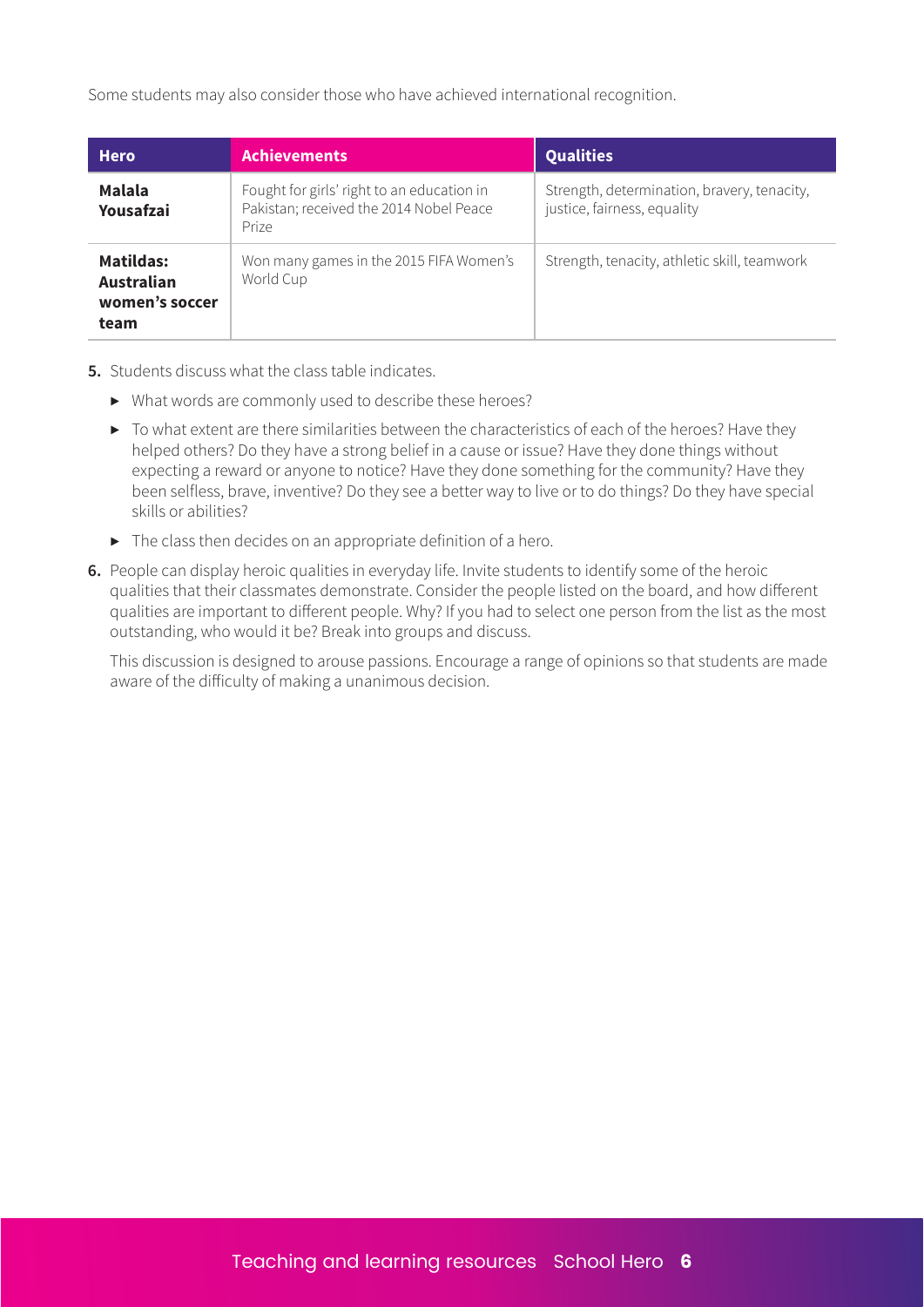### **Process**

#### **Australian of the Year Awards**

- **1.** Introduce the Australian of the Year Awards.
	- $\triangleright$  Ask students to consider ways that the community recognises outstanding people. Introduce the notion of awards and ask students to name some awards they know. If not named, introduce the Australian of the Year Awards to the class and ask students to share their knowledge of the event and any award winners they know.
	- ▶ Invite students to brainstorm how they think Australians of the Year are selected. Have them reflect on what was learned in the previous section about the qualities of a hero and the difficulty of selecting just one from the list.
	- ▶ Explain how the selection process takes place and the criteria for selecting nominees for the Australian of the Year Awards.
- **2.** Display the Australian of the Year Awards website (*www.australianoftheyear.org.au/the-awards*) and discuss the various categories listed.
- **3.** Go to the following sections of the website to learn more.
	- ▶ **Award categories:** A brief overview of the four major Award categories and links to current and past award winners
	- ▶ **Key dates:** An overview of the key phases of the selection process
	- ▶ **Criteria:** The major selection criteria and considerations used by the selection panels
	- ▶ **Selection:** A brief overview of the process from state and territory selection to the national selection panel

#### **Are there heroes at school?**

- 1. Students discuss whether there are heroes at school. Who would they be? How would the school decide?
	- ▶ Explain that the class will be selecting a school hero just like the Australian of the Year Awards do.
	- ▶ Divide the class into two groups. Using the Australian of the Year Awards website have one group responsible for the criteria or qualities needed to win the school hero award and the other group responsible for the process to decide the winner. Alternatively, undertake these tasks as a collaborative whole-class activity in two stages.

Encourage students to use the Australian of the Year information with purpose and as a potential model for deciding their own school hero.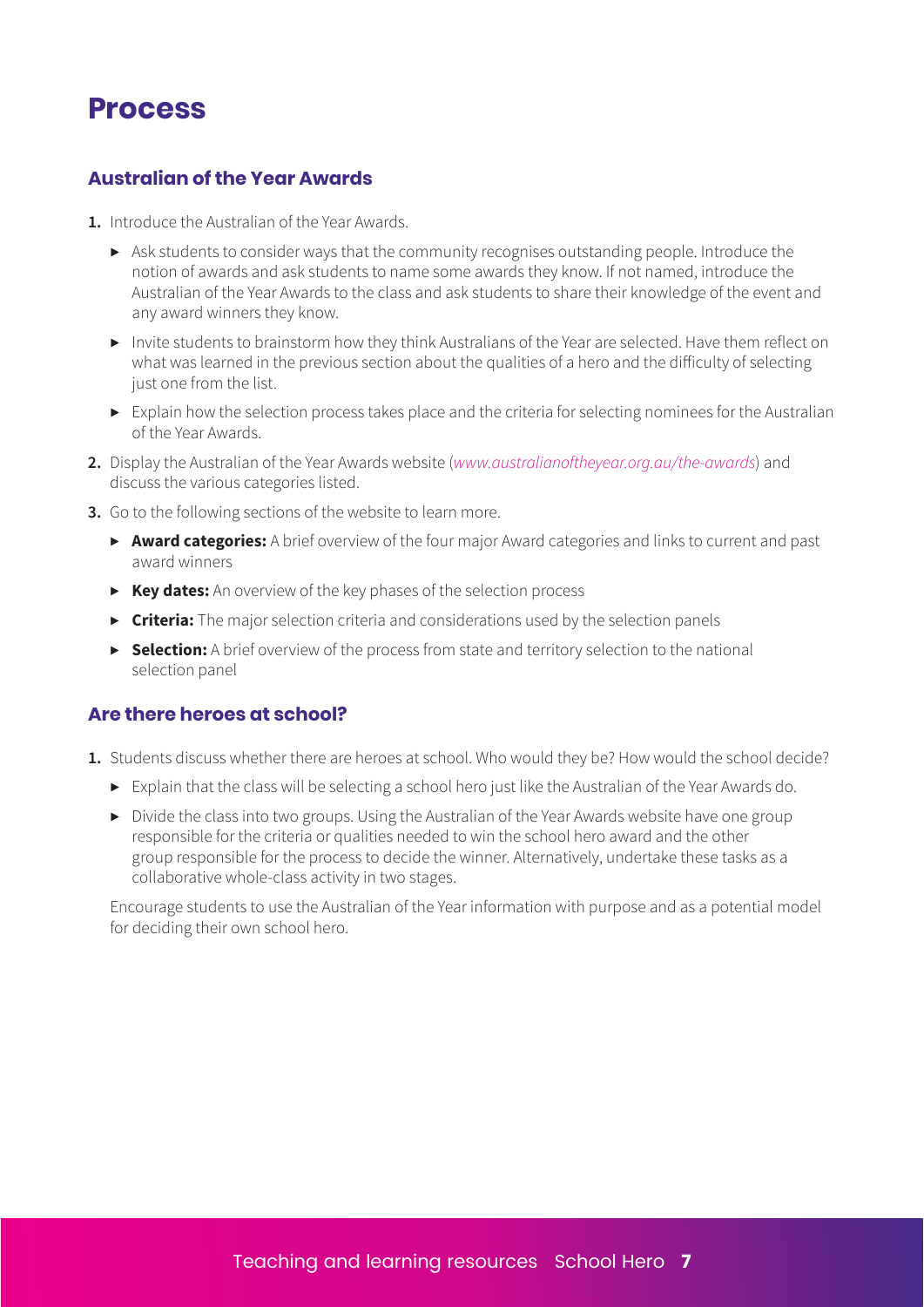| <b>Group</b>                                         | <b>Responsibility</b>                                                                                                                                                                                                                               |
|------------------------------------------------------|-----------------------------------------------------------------------------------------------------------------------------------------------------------------------------------------------------------------------------------------------------|
| <b>Group 1: Criteria for</b><br>deciding school hero | Students investigate the criteria for deciding the Australian of the Year Awards.<br>They look at:<br>www.australianoftheyear.org.au/the-awards/criteria<br>▶<br>www.australianoftheyear.org.au/the-awards/awards-history/choosing-the-winners<br>▶ |
|                                                      | They will find that a hero:                                                                                                                                                                                                                         |
|                                                      | demonstrates excellence in their field                                                                                                                                                                                                              |
|                                                      | makes a significant contribution to the Australian community<br>▶                                                                                                                                                                                   |
|                                                      | is an inspirational role model for the Australian community.<br>▶                                                                                                                                                                                   |
|                                                      | Students:                                                                                                                                                                                                                                           |
|                                                      | discuss the meaning of key terms used in the criteria (eg excellence, significant<br>▶<br>contribution, inspirational, role model)                                                                                                                  |
|                                                      | investigate one Australian of the Year Awards winner to describe the qualities they<br>▶<br>demonstrated and why they were awarded the title (eg Rosie Batty<br>www.australianoftheyear.org.au/honour-roll)                                         |
|                                                      | In pairs, students discuss:                                                                                                                                                                                                                         |
|                                                      | what qualities a school hero demonstrates<br>▶                                                                                                                                                                                                      |
|                                                      | whether they can use the same criteria for the Australian of the Year Award as for<br>the school hero award                                                                                                                                         |
|                                                      | what changes they need to make.<br>▶                                                                                                                                                                                                                |
|                                                      | Group 1 decides the criteria to be used and, as the 'experts' on criteria, they present<br>their decision to the rest of the class.                                                                                                                 |
|                                                      | In this situation, it is preferable to have a few criteria (eg the contribution to the school<br>in a range of fields and the ways the person inspires us).                                                                                         |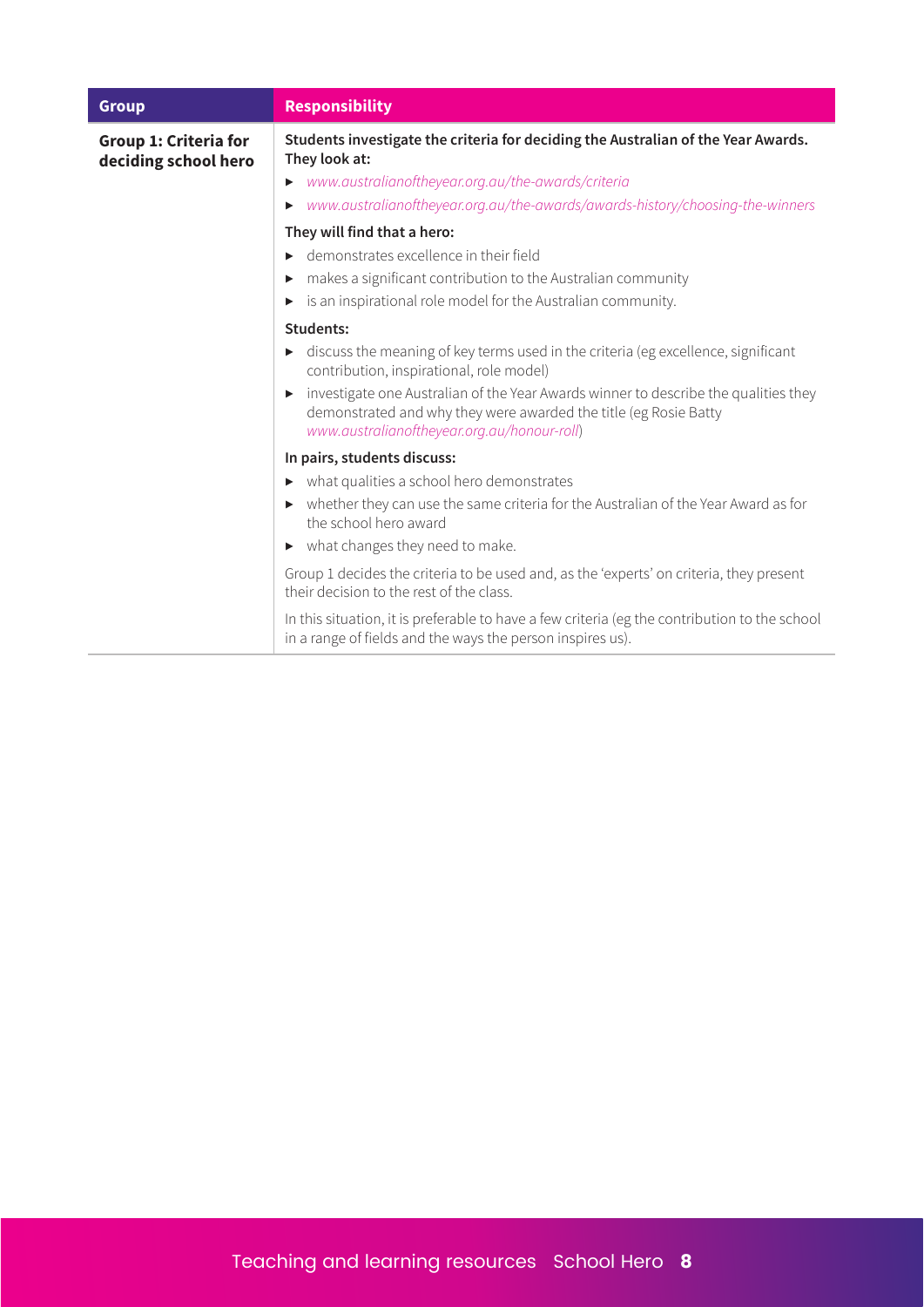| Using the following links, students make a flowchart of the process used to<br><b>Group 2: Process</b><br>decide the Australian of the Year Awards:<br>- nomination,<br>application, decision<br>www.australianoftheyear.org.au/nominate/tips-for-nominating<br>www.australianoftheyear.org.au/nominate/example<br>www.australianoftheyear.org.au/the-awards/selection |
|------------------------------------------------------------------------------------------------------------------------------------------------------------------------------------------------------------------------------------------------------------------------------------------------------------------------------------------------------------------------|
|                                                                                                                                                                                                                                                                                                                                                                        |
|                                                                                                                                                                                                                                                                                                                                                                        |
|                                                                                                                                                                                                                                                                                                                                                                        |
| www.australianoftheyear.org.au/the-awards/awards-history/choosing-the-winners                                                                                                                                                                                                                                                                                          |
| In pairs, students discuss:                                                                                                                                                                                                                                                                                                                                            |
| whether to use the same process for the school hero<br>▶                                                                                                                                                                                                                                                                                                               |
| if not, how the process will be different, and why?                                                                                                                                                                                                                                                                                                                    |
| The emphasis is on the decision-making process (eg one person, one vote? A<br>panel? Who should be on the panel?)                                                                                                                                                                                                                                                      |
| After discussion among Group 2 students, consensus is reached to decide on<br>the response.                                                                                                                                                                                                                                                                            |
| As the 'experts' on this part of the Australian of the Year Awards selection<br>process, Group 2's decision is presented to the whole group.                                                                                                                                                                                                                           |

**2.** Once criteria and a selection process have been agreed to, students engage in the process of supporting their candidate, reporting on the outcome, designing the award or being part of the judging panel.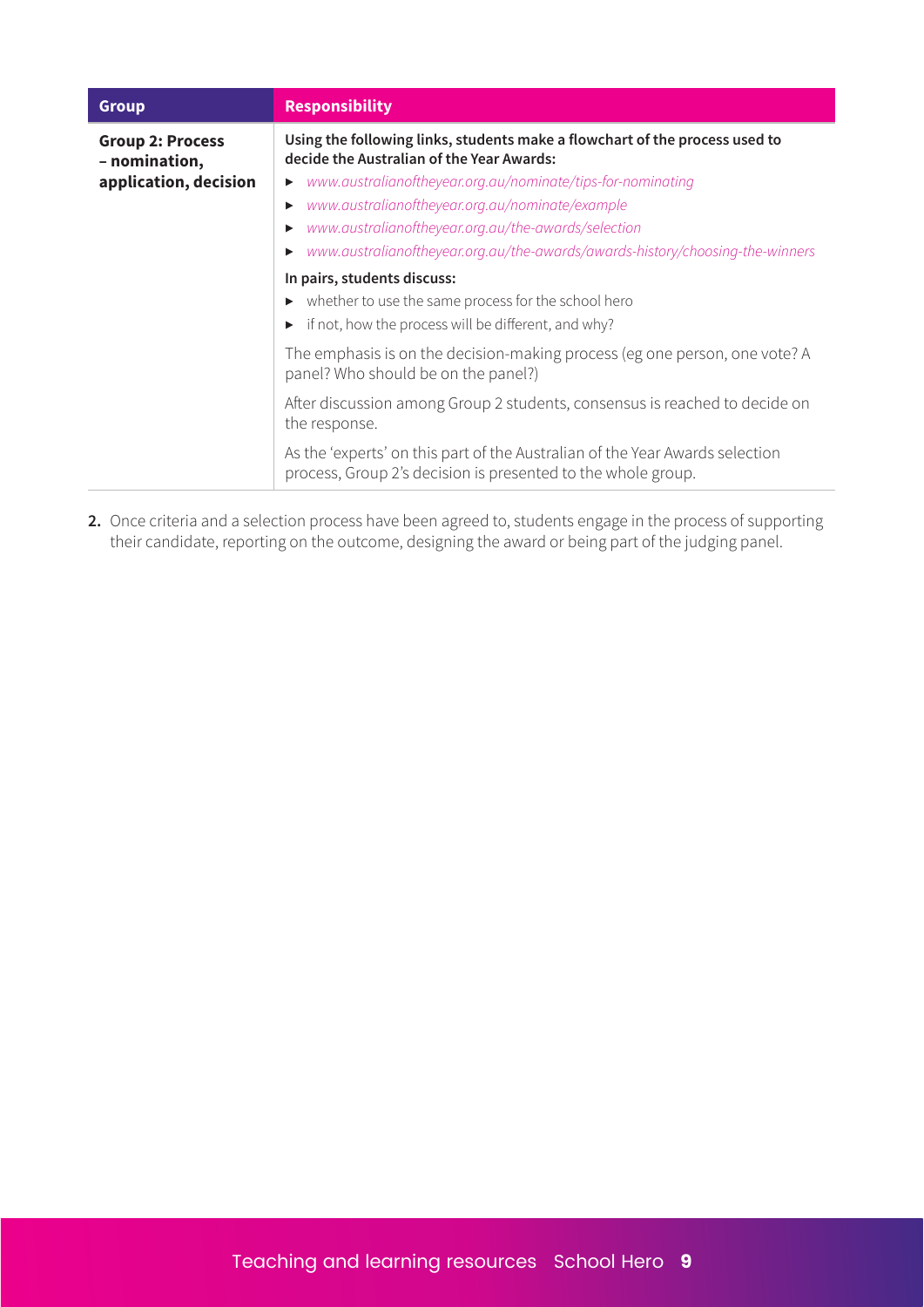#### **Decide on a school hero**

**1.** 1. Divide the class into six groups, each with responsibility for one part of the school hero project. It is recommended that no more than three heroes be nominated and that the time allocated to this segment of the unit be clearly indicated. The Australian of the Year honour roll (*www.australianoftheyear.org.au/ honour-roll*) should provide sources for ideas and encourage discussion.

| <b>Group</b>                                                         | <b>Responsibility</b>                                                                                                                                                                                                                                                                                                                                                                                                                                                                                            |
|----------------------------------------------------------------------|------------------------------------------------------------------------------------------------------------------------------------------------------------------------------------------------------------------------------------------------------------------------------------------------------------------------------------------------------------------------------------------------------------------------------------------------------------------------------------------------------------------|
| Group 1: Hero team 1<br>Group 2: Hero team 2<br>Group 3: Hero team 3 | Each 'hero team' group is responsible for nominating one candidate. After<br>deciding who will be nominated, each hero team prepares:<br>a nomination form using their own criteria<br>testimonies from reliable sources (ie why this person should win the hero award)<br>▶<br>a video speech to support the nomination.<br>$\blacktriangleright$<br>The teams can find ideas on the nomination page of the Australian of the Year Awards<br>website (www.australianoftheyear.org.au/nominate).                 |
| <b>Group 4: Judging</b><br>panel                                     | This group assesses all applications, prepares questions for the candidates and views<br>their videos. They will decide who wins the award of school hero. Members of this<br>group might also assist the reporters or the design team prior to the judging process.<br>They may find useful information on the criteria page (www.australianoftheyear.org.<br>au/the-awards/criteria).                                                                                                                          |
| <b>Group 5: Promotion</b><br>team                                    | This group plans the awards ceremony. They also write an article on the awards<br>process, the nominees and the winner, and provide photos of the event for the<br>school website or newsletter. As part of their responsibilities, this group also prepares<br>invitations for parents, other classes, the principal, school council representatives and<br>other community representatives as appropriate. They may contact the local council,<br>local newspapers or community news websites about the event. |
|                                                                      | The official announcement is a significant part of Australia Day Eve, but it wasn't<br>always so. Share some of the background of the Australian of the Year Awards with<br>students and encourage them to consider ways to make the school announcement<br>memorable.                                                                                                                                                                                                                                           |
|                                                                      | The announcement page may be useful (www.australianoftheyear.org.au/the-awards/<br>awards-history/the-official-announcement).                                                                                                                                                                                                                                                                                                                                                                                    |
| <b>Group 6: Design team</b>                                          | Award winners receive special trophies and certificates to mark their award. Designing<br>these awards is a considered process as it is important that the trophy is a symbol<br>of the school and the community. This group is responsible for the design and<br>production of the trophy and certificate for the winner.                                                                                                                                                                                       |
|                                                                      | The following pages may be useful, but there should be an emphasis on images<br>from the school and local community:<br>• www.australianoftheyear.org.au/the-awards/awards-history/medallions-and-trophies                                                                                                                                                                                                                                                                                                       |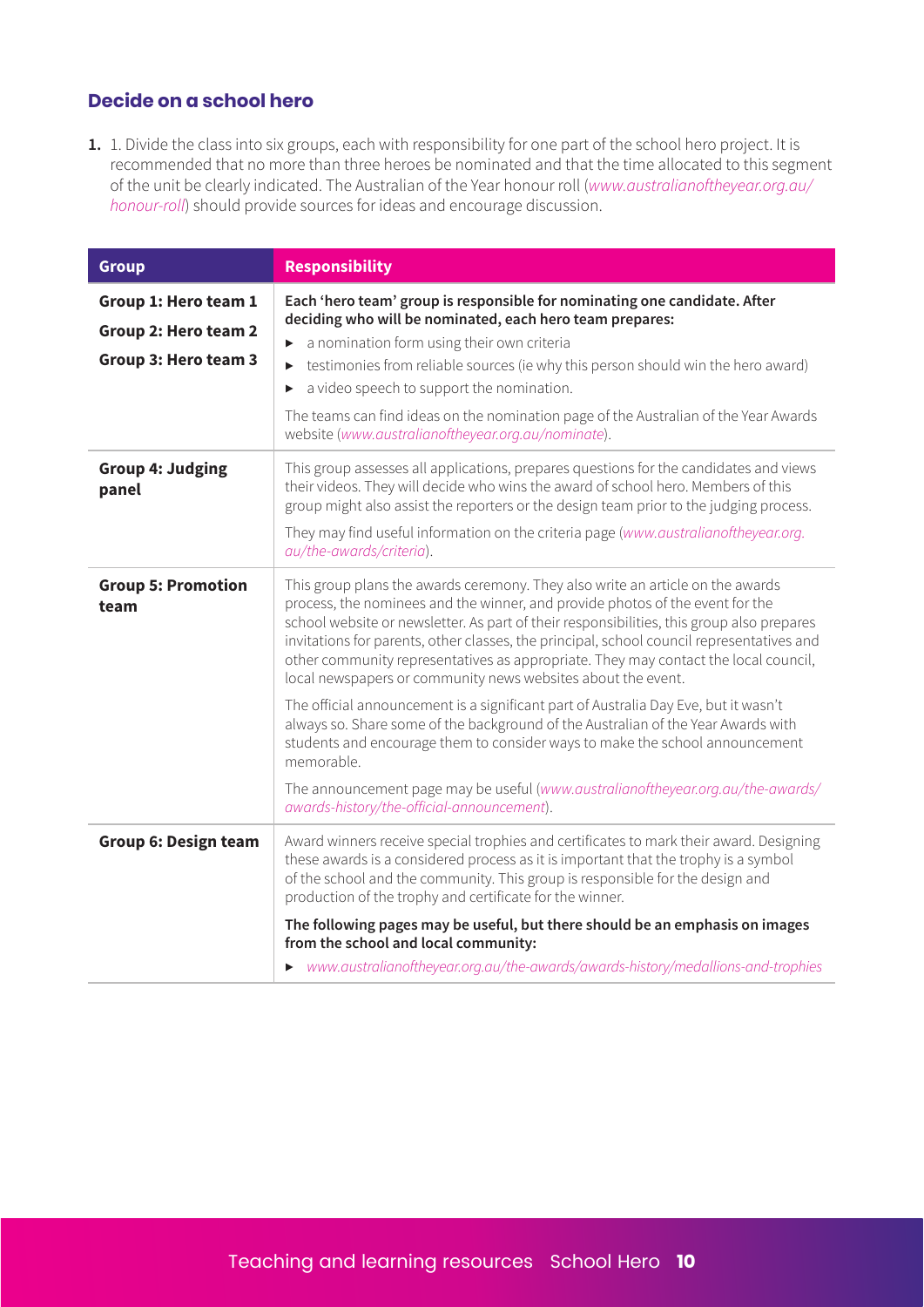- **2.** Using the process decided on previously, the class elects or selects their school hero.
- **3.** Make an 'event' out of the announcement. The event should recognise all the nominees and their achievements as well as the winner. Schools might use a school assembly as a way not only to recognise the 'hero,' but also to acknowledge the learning that all the students who participated in the investigation have achieved.
- **4.** Further discussion about the values embodied by the school hero and the Australian of the Year Awards winners – could be a source of ongoing discussion about the qualities and achievements that we value.

**Note:** As part of your school hero celebrations, you could invite the current Australian of the Year or state finalist to visit the school or community as part of the Tour of Honour program.

### **Action options**

- **1.** Students discuss whether the school hero award should be an annual event.
	- ▶ What will we need to do to make this happen?
	- $\triangleright$  What changes might we make if we were to have a school award again?
- **2.** As a class, students consider a member of the local community who they believe to be a local hero. Collaboratively prepare a case using the criteria and tips on the Australian of the Year Awards website. As a school, via the school representative council, through the school council or principal, complete the nomination form. Dates for nominations are available on the Australian of the Year Awards website (*www.australianoftheyear.org.au/nominate*).
- **3.** The Australian of the Year Awards winners are also recognised on the Australian of the Year Walk in Canberra, a series of bollards that represent each year's winners. Invite student groups to design a permanent marker for the school that has the capacity to be added to each year in the same manner as the Australian of the Year Walk. The design could incorporate human-made or natural elements such as plants.
	- ▶ *www.australianoftheyear.org.au/the-awards/awards-history/australian-of-the-year-walk/*

### **Looking back, looking forward**

- **1.** After engaging with this inquiry sequence, students return to original activities regarding their own heroes. Do students still have the same heroes who inspired them at the start of this inquiry? Do they need to add to the class list of a hero's attributes? Why is it important to have heroes? In what ways can their actions inspire us?
- **2.** Students discuss:
	- ▶ Why is it important that we have these awards in our school or in Australia?
	- ▶ Can I be a hero? What do I need to do to make that happen?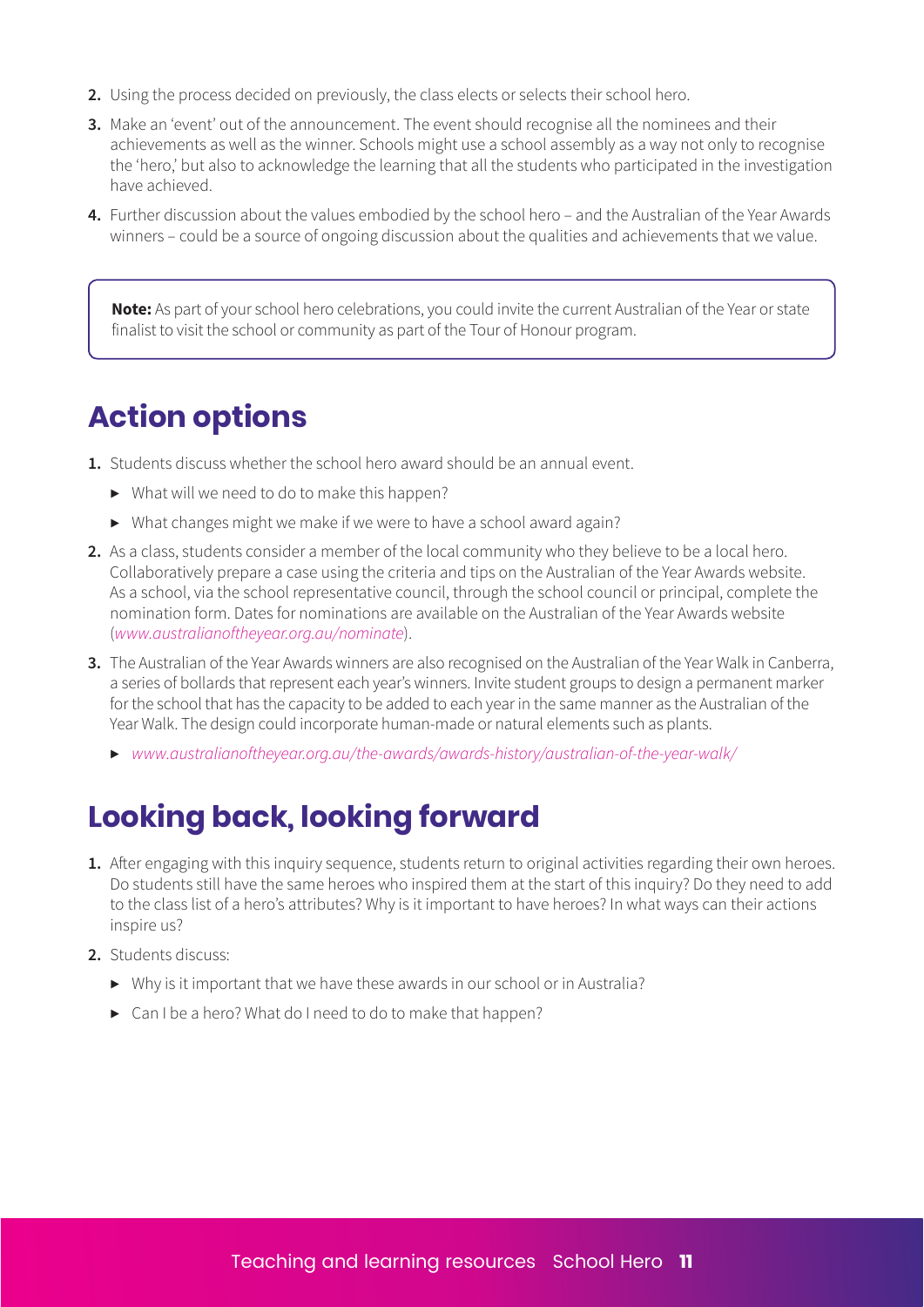### **Assessment**

There are many informal opportunities to assess student achievement in this investigation, especially in areas such as cooperation, collaboration, participation and informed decision-making.

The major small group task can provide a more targeted opportunity for students to learn about the Australian of the Year Awards, use research and ICT skills and to positively interact with others.

#### **Assessment task: Reflective piece**

- ▶ What did I learn about making decisions, the Australian of the Year Awards and the importance of heroes from the school hero investigation?
- $\triangleright$  What should we do differently next time?

#### **Suggested assessment criteria**

| <b>Extent to which the reflective piece demonstrates </b>                                                                                                                                                  | Low | Medium | <b>High</b> |
|------------------------------------------------------------------------------------------------------------------------------------------------------------------------------------------------------------|-----|--------|-------------|
| a comprehensive description of learning                                                                                                                                                                    |     |        |             |
| an understanding of the purpose of the Australian of the Year Awards                                                                                                                                       |     |        |             |
| an understanding of the process used to determine the Australian of the<br>Year Awards winners                                                                                                             |     |        |             |
| appropriate use of key terms and concepts (eg criteria, nomination)                                                                                                                                        |     |        |             |
| used appropriate research strategies for their group project (eg internet<br>searches, use of the Australian of the Year Awards website, contact with<br>local councils, interviewing) to find information |     |        |             |
| an ability to reflect on what has been learned                                                                                                                                                             |     |        |             |
| an ability to use the experience and to articulate what this means for<br>future learning                                                                                                                  |     |        |             |
| other (teacher or students to insert)                                                                                                                                                                      |     |        |             |